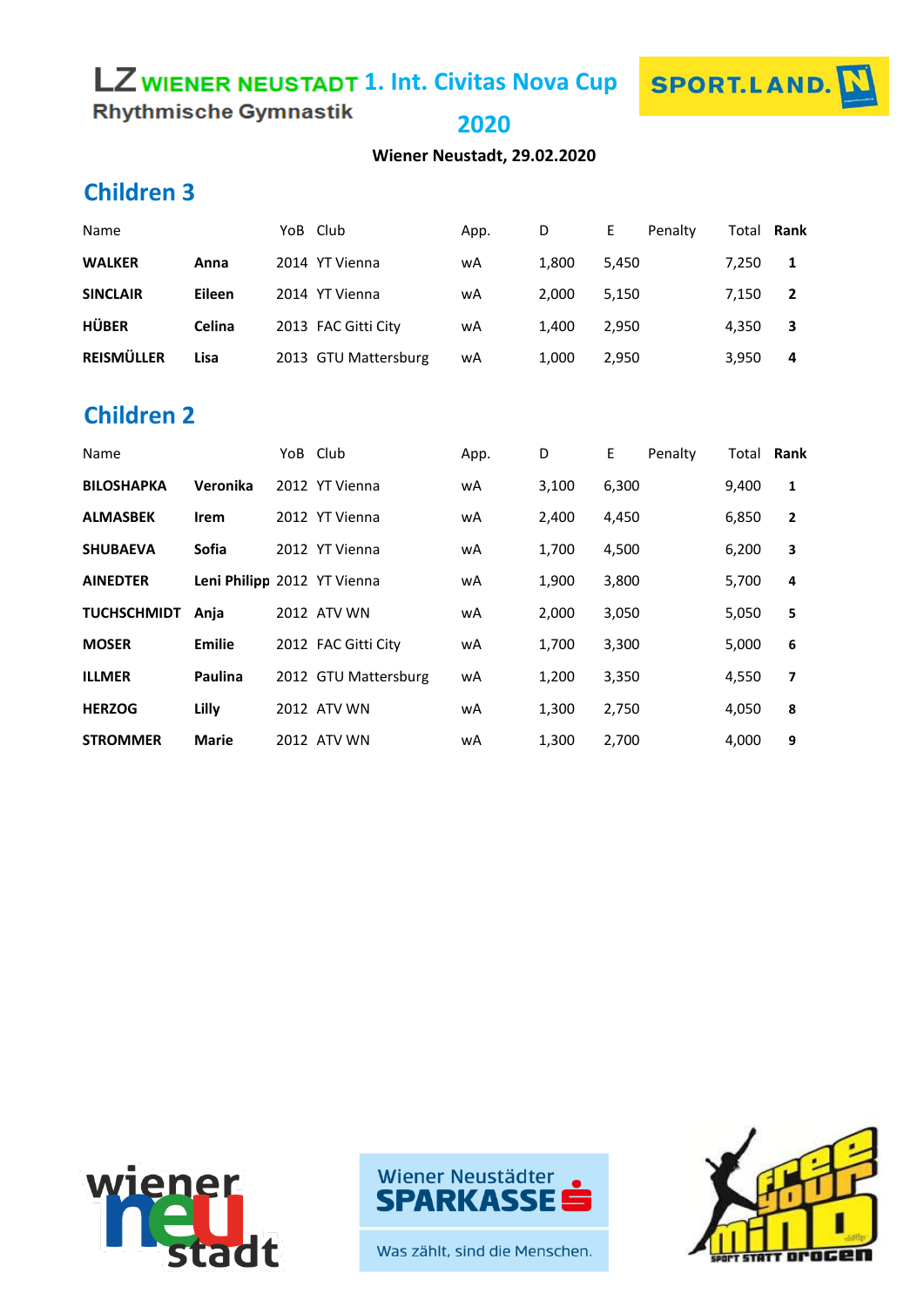# **Pupils B (2011/2012) - without Apparatus/ohne Handgerät**

| Name              |                 | YoB  | Club                     | App. | D     | E     | Penalty | <b>Total</b> | <b>Rank</b>    |
|-------------------|-----------------|------|--------------------------|------|-------|-------|---------|--------------|----------------|
| <b>MUKULANDRA</b> | <b>Nolla</b>    | 2011 | <b>KRSG Rondo Osijek</b> | wA   | 2,600 | 4,500 |         | 7,100        | 1              |
| <b>LETTNER</b>    | <b>Caroline</b> | 2011 | <b>SU ADM Linz</b>       | wA   | 2,700 | 4,300 |         | 7,000        | $\overline{2}$ |
| <b>CUCIC</b>      | <b>Bruna</b>    | 2011 | <b>KRSG Rondo Osijek</b> | wA   | 2,500 | 4,300 |         | 6,800        | 3              |
| <b>DEBZIEVA</b>   | Safija          | 2011 | <b>TV Mariahilf</b>      | wA   | 2,500 | 3,950 |         | 6,450        | 4              |
| <b>HAJDARI</b>    | <b>Bleriana</b> | 2011 | ATV WN                   | wA   | 2,400 | 3,650 |         | 6,050        | 5              |
| <b>KOSCHAT</b>    | <b>Diana</b>    | 2012 | <b>TV Mariahilf</b>      | wA   | 1,800 | 4,000 |         | 5,800        | 6              |
| <b>PATSUI</b>     | <b>Darija</b>   | 2011 | <b>YT Vienna</b>         | wA   | 2,000 | 3,550 |         | 5,550        | 7              |
| <b>DEMIRBILEK</b> | Ayse            | 2011 | ATV WN                   | wA   | 2,100 | 3,350 |         | 5,450        | 8              |
| <b>MIHALIEVIC</b> | <b>Nora</b>     | 2011 | <b>KRSG Rondo Osijek</b> | wA   | 1,600 | 3,700 |         | 5,300        | 9              |
| <b>PAVLOV</b>     | <b>Jennifer</b> | 2011 | ATV WN                   | wA   | 1,500 | 3,150 |         | 4,650        | 10             |

### **Pupils B (2010) - without Apparatus/ohne Handgerät**

| Name               |                 | YoB  | Club                     | App. | D     | Е     | Penalty | <b>Total</b> | Rank           |
|--------------------|-----------------|------|--------------------------|------|-------|-------|---------|--------------|----------------|
| <b>DVORNIAK</b>    | Ksenia          | 2010 | <b>TV Mariahilf</b>      | wA   | 3,100 | 5,600 |         | 8,700        | $\mathbf{1}$   |
| <b>BIRO</b>        | <b>Barbara</b>  | 2010 | ÖTB WN                   | wA   | 2,800 | 4,800 |         | 7,600        | $\overline{2}$ |
| <b>BEISTEINER</b>  | Franziska       | 2010 | <b>ATV WN</b>            | wA   | 3,100 | 4,000 |         | 7,100        | 3              |
| <b>MARCICEVIC</b>  | <b>Klara</b>    | 2010 | <b>KRSG Rondo Osijek</b> | wA   | 2,100 | 4,450 |         | 6,550        | 4              |
| <b>SAVIC</b>       | <b>Theodora</b> | 2010 | ATV WN                   | wA   | 2,600 | 3,800 |         | 6,400        | 5              |
| <b>HAMMER</b>      | Suki            | 2010 | <b>FAC Gitti City</b>    | wA   | 2,800 | 3,600 |         | 6,400        | 6              |
| <b>RADONJIC</b>    | Magdalena       | 2010 | ATV WN                   | wA   | 2,400 | 3,850 |         | 6,250        | 7              |
| <b>ENKZHOL</b>     | Enerel          | 2010 | ATV WN                   | wA   | 2,800 | 3,450 |         | 6,250        | 8              |
| <b>FETSCHER</b>    | Evelina         | 2010 | <b>FAC Gitti City</b>    | wA   | 2,500 | 3,250 |         | 5,750        | 9              |
| <b>KÖHLER</b>      | <b>Mira</b>     | 2010 | SU ADM Linz              | wA   | 2,700 | 2,700 |         | 5,400        | 10             |
| <b>ZIMMEL</b>      | Lina            | 2010 | <b>FAC Gitti City</b>    | wA   | 1,800 | 3,500 |         | 5,300        | 11             |
| <b>SZEGSZARDI</b>  | Sonja           | 2010 | <b>FAC Gitti City</b>    | wA   | 2,100 | 2,850 |         | 4,950        | 12             |
| <b>PERNSTEINER</b> | <b>Emily</b>    | 2010 | ÖTB WN                   | wA   | 2,400 | 1,850 |         | 4,250        | 13             |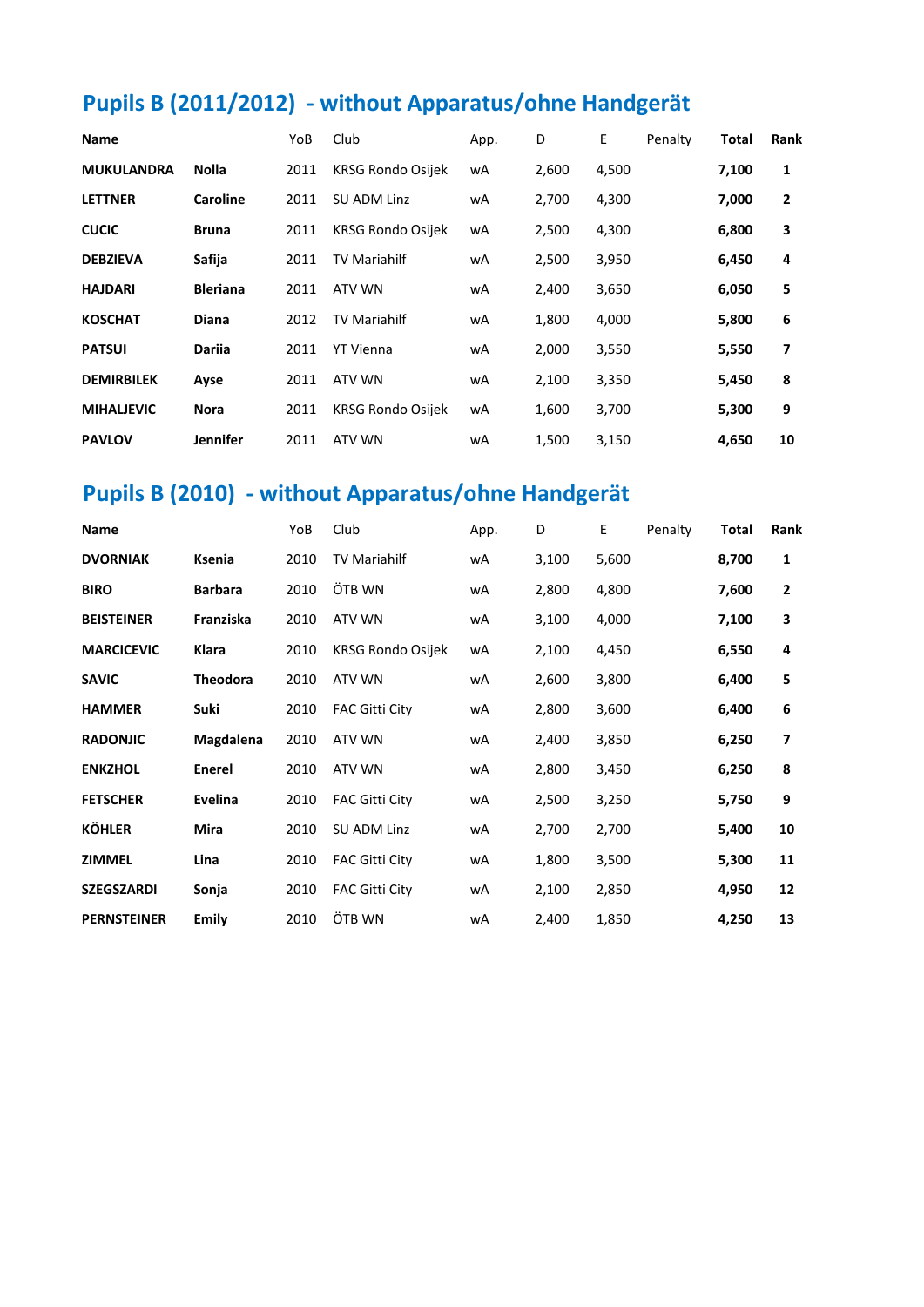# **Pupils B - Rope/Seil**

| <b>Name</b>        |                | YoB  | Club                   | App. | D     | E     | Penalty | <b>Total</b> | Rank           |
|--------------------|----------------|------|------------------------|------|-------|-------|---------|--------------|----------------|
| <b>WIDY</b>        | Franziska      | 2010 | <b>FAC Gitti City</b>  | R    | 3,000 | 1,800 |         | 4,800        | 1              |
| <b>BEISTEINER</b>  | Franziska      | 2010 | ATV WN                 | R    | 3,300 | 1,500 |         | 4,800        | $\overline{2}$ |
| <b>SOLDAT</b>      | Kalina         | 2010 | <b>ATUS Korneuburg</b> | R    | 2.600 | 1,600 |         | 4,200        | 3              |
| <b>NEUMANN</b>     | Ina            | 2010 | <b>ATUS Korneuburg</b> | R    | 2,600 | 1,450 |         | 4,050        | 4              |
| <b>HAMMER</b>      | <b>Suki</b>    | 2010 | <b>FAC Gitti City</b>  | R    | 2,500 | 1,350 |         | 3,850        | 5              |
| <b>HOHENBERGER</b> | Louisa         | 2010 | <b>ATUS Korneuburg</b> | R    | 2,900 | 0,900 |         | 3,800        | 6              |
| <b>LETTNER</b>     | Caroline       | 2011 | SU ADM Linz            | R    | 2,500 | 0,800 |         | 3,300        | 7              |
| <b>BIRO</b>        | <b>Barbara</b> | 2010 | ÖTB WN                 | R    | 1.900 | 0.450 |         | 2,350        | 8              |

### **Pupils B - Hoop/Reifen**

| <b>Name</b>       |               | YoB  | Club                     | App. | D     | E     | Penalty | Total | <b>Rank</b>    |
|-------------------|---------------|------|--------------------------|------|-------|-------|---------|-------|----------------|
| <b>IVANCHENKO</b> | Polina        | 2010 | <b>YT Mattersburg</b>    | н    | 4,800 | 3,500 |         | 8,300 | 1              |
| <b>CUCIC</b>      | <b>Bruna</b>  | 2011 | <b>KRSG Rondo Osijek</b> | н    | 3,500 | 1,900 |         | 5,400 | $\overline{2}$ |
| <b>DVORNIAK</b>   | Ksenia        | 2010 | <b>TV Mariahilf</b>      | Н    | 3,000 | 1,650 |         | 4,650 | 3              |
| <b>PATSUI</b>     | <b>Darija</b> | 2011 | <b>YT Vienna</b>         | Н    | 2.200 | 1,900 |         | 4,100 | 4              |
| <b>KOSCHAT</b>    | Diana         | 2012 | <b>TV Mariahilf</b>      | Н    | 2,100 | 1,600 |         | 3,700 | 5              |
| <b>DEBZIEVA</b>   | Safija        | 2011 | <b>TV Mariahilf</b>      | н    | 1,500 | 1,600 |         | 3,100 | 6              |

### **Pupils B - Ball**

| <b>Name</b>        |                 | YoB  | Club                   | App. | D     | E     | Penalty | <b>Total</b> | <b>Rank</b>    |
|--------------------|-----------------|------|------------------------|------|-------|-------|---------|--------------|----------------|
| <b>IVANCHENKO</b>  | Polina          | 2010 | <b>YT Mattersburg</b>  | В    | 4,900 | 3,750 |         | 8,650        | 1              |
| <b>SAVIC</b>       | Theodora        | 2010 | ATV WN                 | В    | 2,900 | 2,750 |         | 5,650        | $\overline{2}$ |
| <b>NEUMANN</b>     | Ina             | 2010 | <b>ATUS Korneuburg</b> | B    | 2,600 | 2,600 |         | 5,200        | 3              |
| <b>SOLDAT</b>      | Kalina          | 2010 | ATUS Korneuburg        | B    | 2,500 | 2,450 |         | 4,950        | 4              |
| <b>DEMIRBILEK</b>  | Ayse            | 2011 | ATV WN                 | В    | 1,900 | 2,600 |         | 4,500        | 5              |
| <b>ENKZHOL</b>     | <b>Enerel</b>   | 2010 | ATV WN                 | B    | 2,700 | 1,550 |         | 4,250        | 6              |
| <b>KÖHLER</b>      | <b>Mira</b>     | 2010 | SU ADM Linz            | В    | 2,300 | 1,350 |         | 3,650        | 7              |
| <b>PAVLOV</b>      | <b>Jennifer</b> | 2011 | ATV WN                 | B    | 1,200 | 1,800 |         | 3,000        | 8              |
| <b>RADONJIC</b>    | Magdalena       | 2010 | ATV WN                 | B    | 2,500 | 0,450 |         | 2,950        | 9              |
| <b>HOHENBERGER</b> | Louisa          | 2010 | <b>ATUS Korneuburg</b> | B    | 2,000 | 0,500 |         | 2,500        | 10             |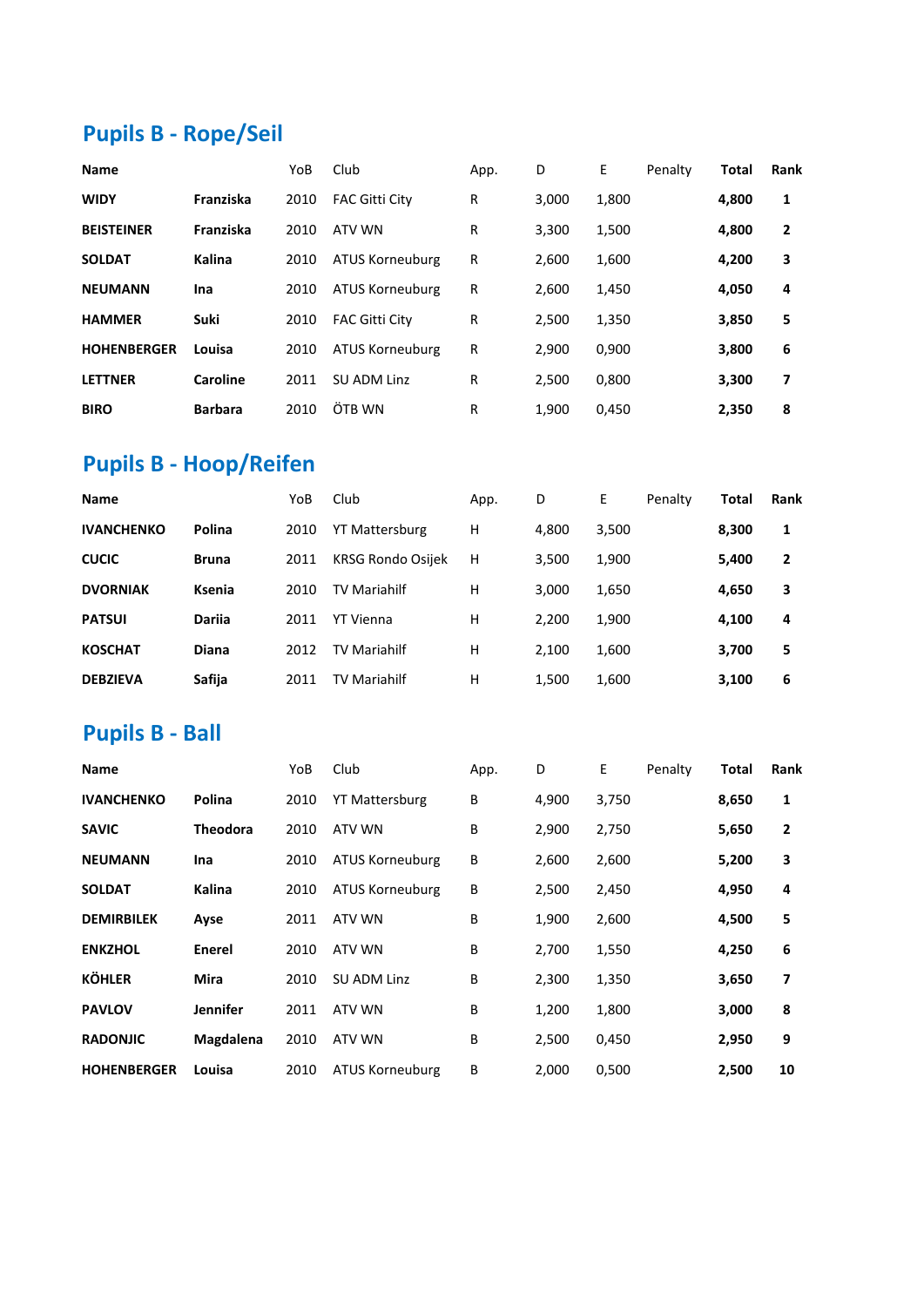# **Pupils A - without Apparatus/ohne Handgerät**

| Name                |               | YoB  | Club                  | App. | D     | E     | Penalty | <b>Total</b> | <b>Rank</b>    |
|---------------------|---------------|------|-----------------------|------|-------|-------|---------|--------------|----------------|
| <b>KOSTADINOVA</b>  | <b>Filipa</b> | 2009 | ATV WN                | wA   | 3,100 | 5,300 |         | 8,400        | 1              |
| <b>HARLANDER</b>    | Hannah        | 2008 | ATG                   | wA   | 3,000 | 5,200 |         | 8,200        | $\overline{2}$ |
| <b>VASSILEV</b>     | Emily         | 2008 | ATG                   | wA   | 3,200 | 4,600 |         | 7,800        | 3              |
| <b>SAGORODNIJ</b>   | Sophia        | 2008 | ATG                   | wA   | 2,700 | 5,000 |         | 7,700        | 4              |
| <b>MILLMANN</b>     | Julia         | 2009 | <b>FAC Gitti City</b> | wA   | 2,900 | 4,700 |         | 7,600        | 5              |
| <b>OSWALD</b>       | Samantha      | 2009 | ATV WN                | wA   | 2,800 | 4,450 |         | 7,250        | 6              |
| <b>KUTI</b>         | <b>Flora</b>  | 2009 | ATV WN                | wA   | 2,800 | 4,450 |         | 7,250        | 6              |
| <b>ZÖHRER</b>       | Lea           | 2008 | <b>FAC Gitti City</b> | wA   | 2,500 | 4,600 |         | 7,100        | 8              |
| <b>CVIJETINOVIC</b> | Jana          | 2009 | ATV WN                | wA   | 2,700 | 4,050 |         | 6,750        | 9              |
| <b>HERLER</b>       | Sophia        | 2009 | SU ADM Linz           | wA   | 2,700 | 3,600 |         | 6,300        | 10             |
| <b>LETTNER</b>      | Katharina     | 2009 | SU ADM Linz           | wA   | 2,100 | 2,650 |         | 4,750        | 11             |

# **Pupils A - Rope/Seil**

| <b>Name</b>    |               | YoB  | Club                  | App. | D     | E     | Penalty | Total | Rank           |
|----------------|---------------|------|-----------------------|------|-------|-------|---------|-------|----------------|
| <b>SCHEIDL</b> | Anna          | 2008 | <b>FAC Gitti City</b> | R    | 4,800 | 4,050 |         | 8,850 | 1              |
| <b>HAGEN</b>   | <b>Stella</b> | 2009 | ATUS Korneuburg       | R    | 3,700 | 3,350 |         | 7,050 | $\overline{2}$ |
| <b>LAZOVIC</b> | Tamara        | 2009 | ATUS Korneuburg       | R    | 3,400 | 3,500 |         | 6,900 | 3              |
| <b>ZÖHRER</b>  | Lea           | 2008 | <b>FAC Gitti City</b> | R    | 3.900 | 1,900 | 0.300   | 5,500 | 4              |
| GÖZSY          | Lara          | 2009 | ATUS Korneuburg       | R    | 2,600 | 2,700 |         | 5,300 | 5              |
| <b>OSWALD</b>  | Samantha      | 2009 | ATV WN                | R    | 2.000 | 1,250 |         | 3,250 | 6              |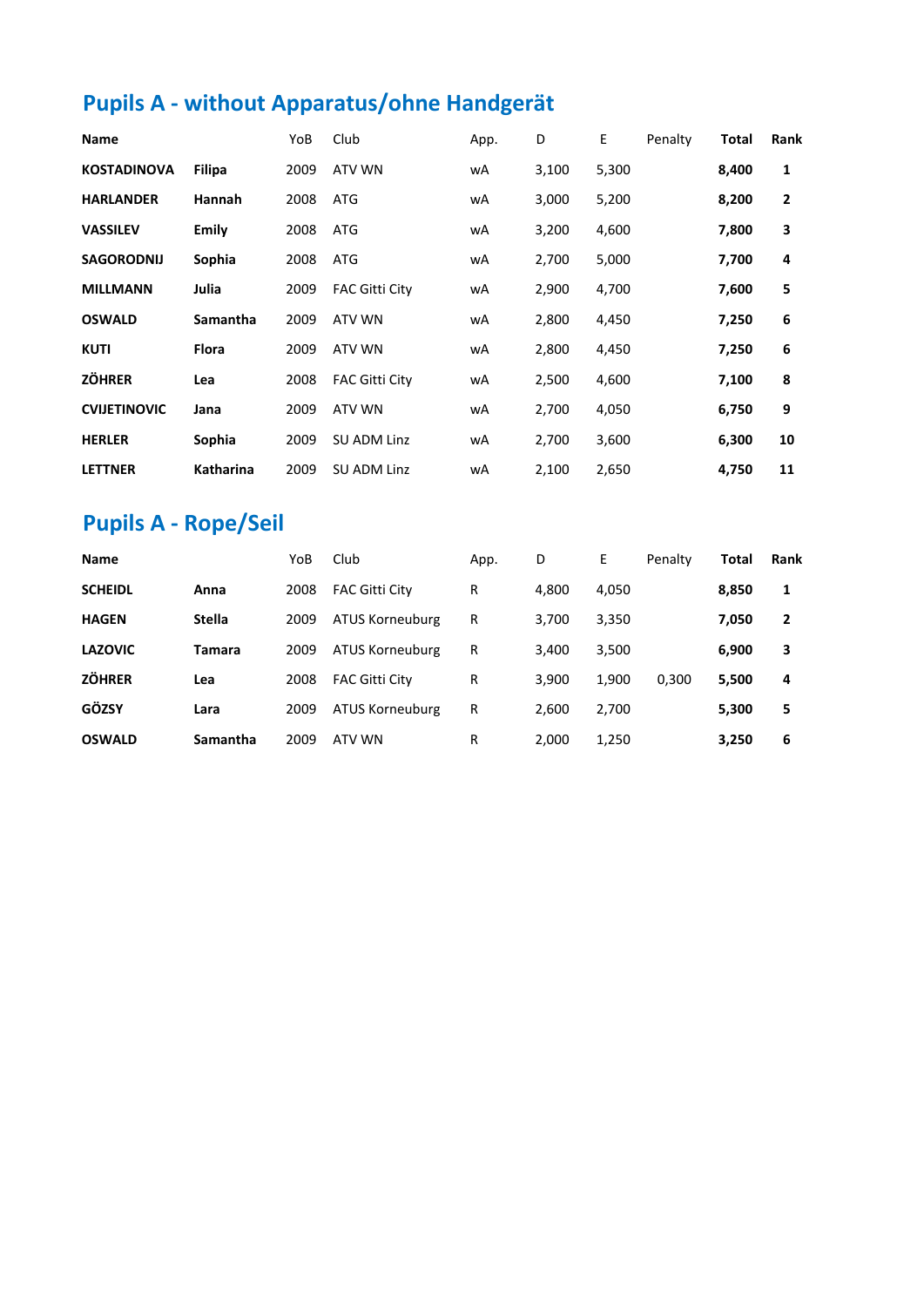# **Pupils A - Hoop/Reifen**

| Name                |                  | YoB  | Club                     | App. | D     | E     | Penalty | Total  | Rank           |
|---------------------|------------------|------|--------------------------|------|-------|-------|---------|--------|----------------|
| <b>FABIANI</b>      | Adriana          | 2008 | <b>YT Mattersburg</b>    | н    | 6,900 | 3,850 | 0,300   | 10,450 | 1              |
| <b>LISNIC</b>       | Iva              | 2009 | <b>KRSG Rondo Osijek</b> | H    | 6,000 | 4,100 |         | 10,100 | $\overline{2}$ |
| <b>KOSTADINOVA</b>  | <b>Filipa</b>    | 2009 | ATV WN                   | н    | 4,600 | 3,150 |         | 7,750  | 3              |
| <b>BRSTILO</b>      | Petra            | 2009 | <b>KRSG Rondo Osijek</b> | H    | 3,600 | 3,500 |         | 7,100  | 4              |
| <b>SCHEIDL</b>      | Anna             | 2008 | <b>FAC Gitti City</b>    | н    | 3,700 | 2,000 | 0,300   | 5,400  | 5              |
| <b>CVIJETINOVIC</b> | Jana             | 2009 | ATV WN                   | Н    | 2,700 | 2,650 |         | 5,350  | 6              |
| <b>MIJATOVIC</b>    | Petra            | 2009 | <b>KRSG Rondo Osijek</b> | Н    | 3,100 | 2,000 |         | 5,100  | 7              |
| <b>HAGEN</b>        | <b>Stella</b>    | 2009 | <b>ATUS Korneuburg</b>   | н    | 2,900 | 1,750 |         | 4,650  | 8              |
| <b>LETTNER</b>      | <b>Katharina</b> | 2009 | SU ADM Linz              | н    | 2,200 | 2,400 |         | 4,600  | 9              |
| <b>KUTI</b>         | <b>Flora</b>     | 2009 | ATV WN                   | Н    | 2,800 | 0,700 | 0,600   | 2,900  | 10             |

### **Pupils A - Ball**

| Name                |              | YoB  | Club                     | App. | D     | E     | Penalty | Total | Rank           |
|---------------------|--------------|------|--------------------------|------|-------|-------|---------|-------|----------------|
| <b>SAGORODNIJ</b>   | Sophia       | 2008 | ATG                      | В    | 4,600 | 4,400 |         | 9,000 | $\mathbf{1}$   |
| <b>LISNIC</b>       | Iva          | 2009 | <b>KRSG Rondo Osijek</b> | В    | 4,700 | 4,100 |         | 8,800 | $\overline{2}$ |
| <b>HARLANDER</b>    | Hannah       | 2008 | ATG                      | В    | 4,700 | 3,450 |         | 8,150 | 3              |
| <b>VASSILEV</b>     | Emily        | 2008 | ATG                      | B    | 4,000 | 3,950 |         | 7,950 | 4              |
| <b>LAZOVIC</b>      | Tamara       | 2009 | ATUS Korneuburg          | В    | 2,800 | 3,000 |         | 5,800 | 5              |
| <b>BRSTILO</b>      | Petra        | 2009 | <b>KRSG Rondo Osijek</b> | В    | 3,500 | 1,700 |         | 5,200 | 6              |
| GÖZSY               | Lara         | 2009 | ATUS Korneuburg          | В    | 2,700 | 1,800 |         | 4,500 | 7              |
| <b>CVIJETINOVIC</b> | Jana         | 2009 | ATV WN                   | В    | 2,600 | 1,450 |         | 4,050 | 8              |
| <b>KUTI</b>         | <b>Flora</b> | 2009 | ATV WN                   | В    | 2,500 | 0,200 |         | 2,700 | 9              |
| <b>OSWALD</b>       | Samantha     | 2009 | ATV WN                   | B    | 2,100 | 0,500 |         | 2,600 | 10             |

# **Pupils A - Clubs/Keulen**

| Name           |         | YoB Club |                       | App. D |             | E Penalty <b>Total Rank</b> |          |  |
|----------------|---------|----------|-----------------------|--------|-------------|-----------------------------|----------|--|
| <b>FABIANI</b> | Adriana |          | 2008 YT Mattersburg C |        | 7.000 5.750 |                             | 12.750 1 |  |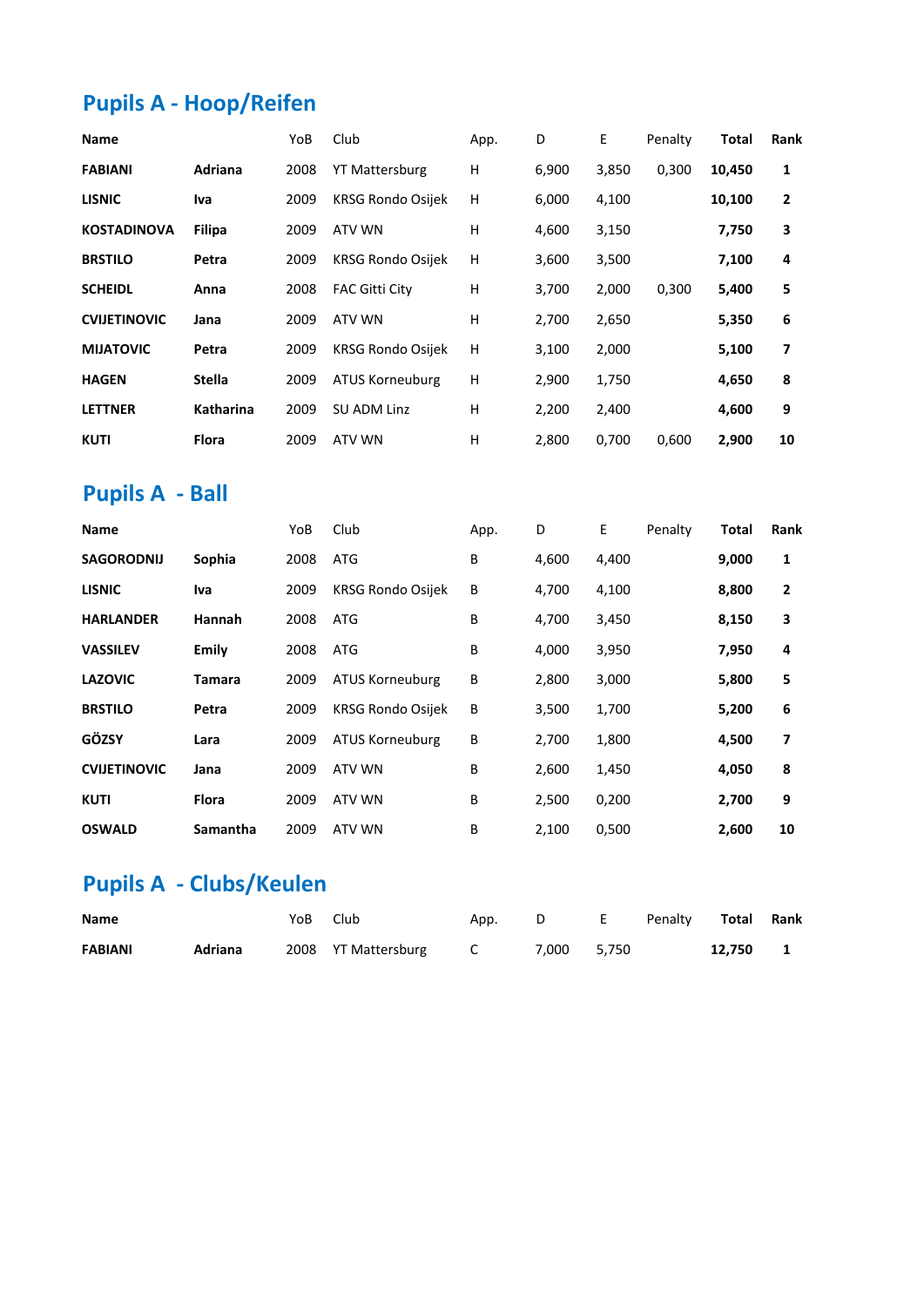# **Juniors - Rope/Seil**

| <b>Name</b>                    |        | YoB  | Club                | App. | D     | E.    | Penalty | Total  | <b>Rank</b>  |
|--------------------------------|--------|------|---------------------|------|-------|-------|---------|--------|--------------|
| <b>NEUMANN</b>                 | Andrea | 2005 | ATUS Korneuburg     | R    | 6.200 | 4,650 |         | 10.850 | 1            |
| <b>NEUMANN</b>                 | Julie  | 2007 | ATUS Korneuburg     | R    | 5.600 | 4,200 |         | 9,800  | $\mathbf{2}$ |
| <b>DOMENIG-OZIMI(Valentina</b> |        | 2005 | ATG                 | R    | 5.800 | 3,950 |         | 9,750  | 3            |
| <b>MIRONSKAYA</b>              | Dina   | 2007 | <b>TV Mariahilf</b> | R    | 4.700 | 3,500 |         | 8,200  | 4            |
| <b>CVIJETINOVIC</b>            | Ella   | 2007 | ATUS Korneuburg     | R    | 4.000 | 3,250 |         | 7,250  | 5            |

#### **Juniors - Ball**

| <b>Name</b>                    |             | YoB  | Club                   | App. | D     | E     | Penalty | Total  | <b>Rank</b>    |
|--------------------------------|-------------|------|------------------------|------|-------|-------|---------|--------|----------------|
| <b>DOMENIG-OZIMI(Valentina</b> |             | 2005 | <b>ATG</b>             | B    | 8,300 | 4,950 |         | 13,250 | 1              |
| <b>VARDJAN</b>                 | <b>Nika</b> | 2007 | <b>YT Mattersburg</b>  | В    | 7,900 | 4,500 |         | 12,400 | $\overline{2}$ |
| <b>MIRONSKAYA</b>              | Arina       | 2007 | <b>TV Mariahilf</b>    | В    | 6,700 | 4,950 |         | 11,650 | 3              |
| <b>PROCK</b>                   | Marie-Sophi | 2006 | YT Vienna              | В    | 6.400 | 4,800 |         | 11,200 | 4              |
| <b>MIRONSKAYA</b>              | <b>Dina</b> | 2007 | <b>TV Mariahilf</b>    | В    | 6,200 | 3,500 |         | 9,700  | 5              |
| <b>NIKONCHUK</b>               | Maya        | 2007 | <b>YT Mattersburg</b>  | В    | 6,200 | 3,300 |         | 9,500  | 6              |
| <b>MARICHHOFER</b>             | Sarah       | 2005 | <b>ATG</b>             | В    | 5,100 | 3,350 |         | 8,450  | 7              |
| <b>CVIJETINOVIC</b>            | <b>Ella</b> | 2007 | <b>ATUS Korneuburg</b> | В    | 4,700 | 3,600 |         | 8,300  | 8              |
| <b>SKAMPERLS</b>               | Sophia      | 2007 | ÖTB WN                 | B    | 4.200 | 2,600 |         | 6,800  | 9              |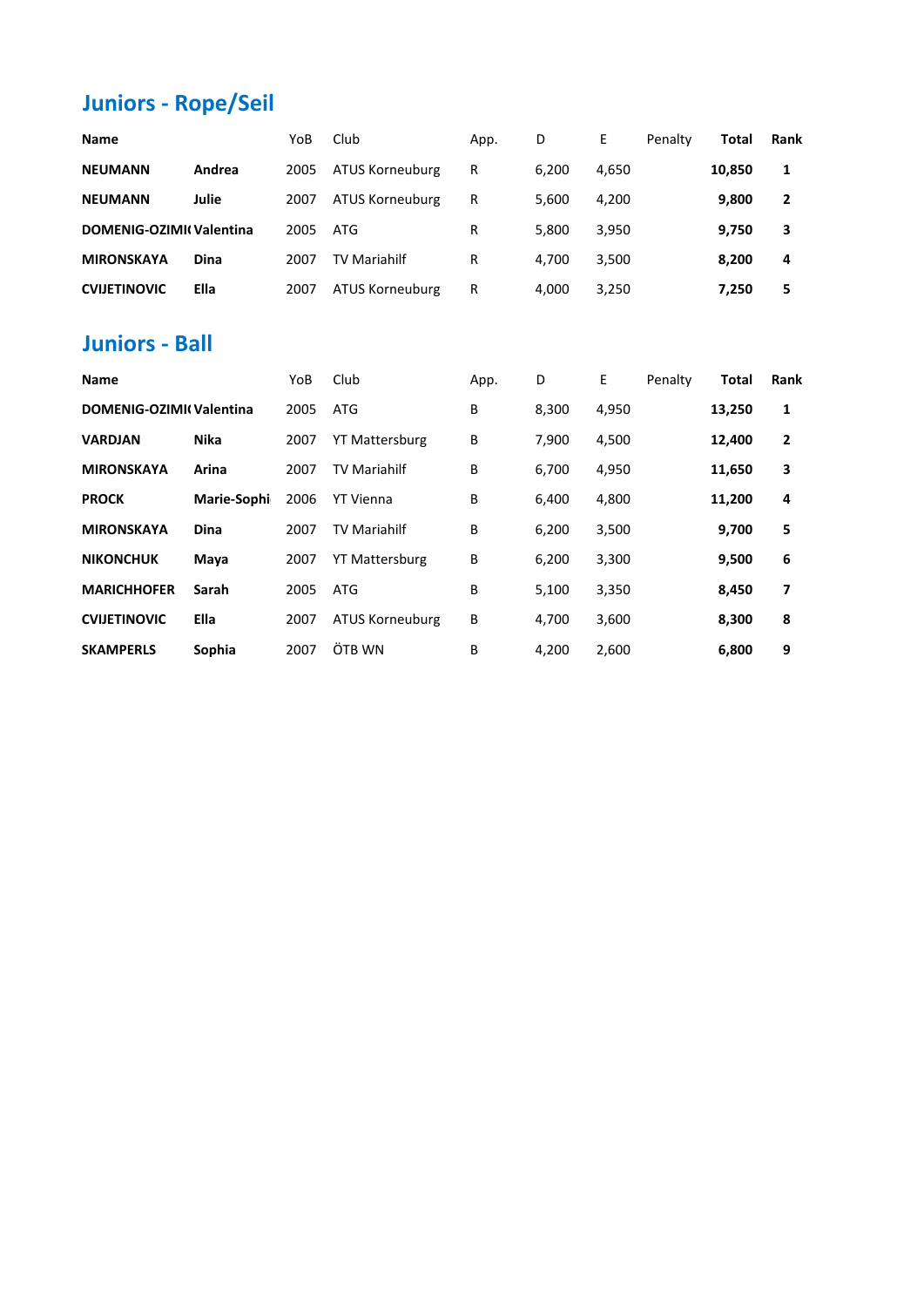### **Juniors - Ribbon/Band**

| <b>Name</b>        |        | YoB  | Club                   | App. | D     | E.    | Penalty | Total | <b>Rank</b>    |
|--------------------|--------|------|------------------------|------|-------|-------|---------|-------|----------------|
| <b>MARICHHOFER</b> | Sarah  | 2005 | ATG                    | Rb   | 6.300 | 3.200 |         | 9,500 |                |
| <b>MIRONSKAYA</b>  | Arina  | 2007 | <b>TV Mariahilf</b>    | Rb   | 6.300 | 3.000 |         | 9.300 | $\overline{2}$ |
| <b>NEUMANN</b>     | Andrea | 2005 | <b>ATUS Korneuburg</b> | Rb   | 6.400 | 2.650 |         | 9,050 | 3              |
| <b>SKAMPERLS</b>   | Sophia | 2007 | ÖTB WN                 | Rb   | 3,100 | 2,850 |         | 5,950 | 4              |

### **Juniors - Clubs/Keulen**

| <b>Name</b>             |             | YoB  | Club                   | App. | D     | E     | Penalty | <b>Total</b> | <b>Rank</b>    |
|-------------------------|-------------|------|------------------------|------|-------|-------|---------|--------------|----------------|
| DOMENIG-OZIMI(Valentina |             | 2005 | ATG                    | C    | 9,400 | 5,300 |         | 14,700       | 1              |
| <b>VARDJAN</b>          | <b>Nika</b> | 2007 | <b>YT Mattersburg</b>  | С    | 8,900 | 5,250 |         | 14,150       | $\overline{2}$ |
| <b>MIRONSKAYA</b>       | <b>Dina</b> | 2007 | <b>TV Mariahilf</b>    | C    | 7,600 | 4,650 |         | 12,250       | 3              |
| <b>MIRONSKAYA</b>       | Arina       | 2007 | <b>TV Mariahilf</b>    | C    | 7,600 | 3,650 |         | 11,250       | 4              |
| <b>NIKONCHUK</b>        | Maya        | 2007 | <b>YT Mattersburg</b>  | С    | 7,300 | 3,700 |         | 11,000       | 5              |
| <b>MARICHHOFER</b>      | Sarah       | 2005 | ATG                    | С    | 6,000 | 4,300 |         | 10,300       | 6              |
| <b>PROCK</b>            | Marie-Sophi | 2006 | <b>YT Vienna</b>       | C    | 6.400 | 3,550 |         | 9,950        | 7              |
| <b>NEUMANN</b>          | Julie       | 2007 | <b>ATUS Korneuburg</b> | C    | 6,300 | 2,850 | 0,300   | 8,850        | 8              |
| <b>SKAMPERLS</b>        | Sophia      | 2007 | ÖTB WN                 | C    | 3.400 | 2,900 |         | 6,300        | 9              |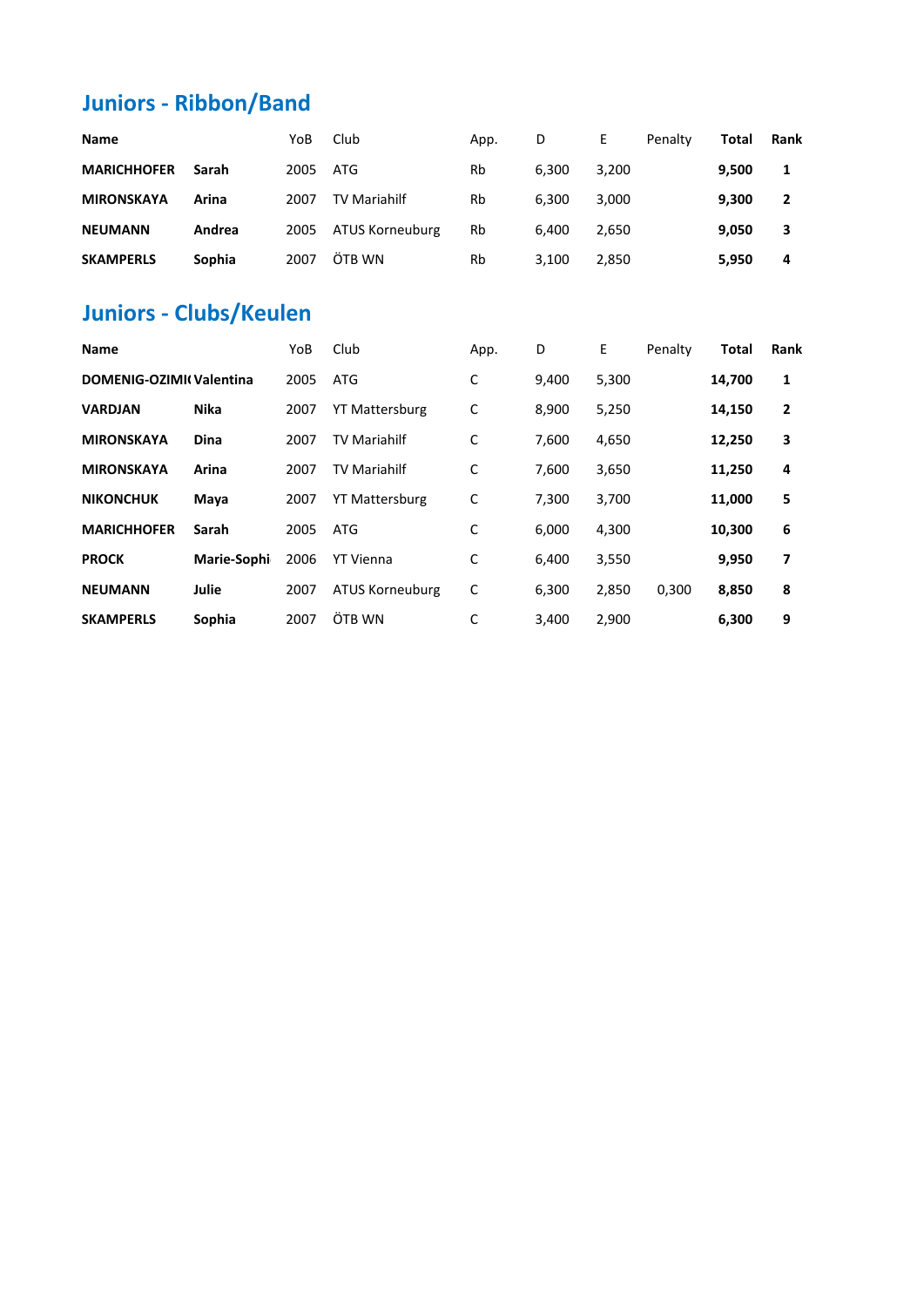# **Seniors - Hoop/Reifen**

| Name                          |               | YoB           | Club                        | App. | D     | Е     | Penalty           | <b>Total</b> | Rank           |
|-------------------------------|---------------|---------------|-----------------------------|------|-------|-------|-------------------|--------------|----------------|
| <b>MARCHART</b>               | Leona         | 2001          | <b>UWW</b>                  | н    | 7,800 | 3,850 |                   | 11,650       | $\mathbf{1}$   |
| <b>RANNER</b>                 | <b>Marie</b>  | 2002          | ATG                         | Н    | 5,800 | 3,350 |                   | 9,150        | $\overline{2}$ |
| <b>WEINERT</b>                | Rita          | 2004          | ÖTB WN                      | Н    | 4,700 | 2,750 |                   | 7,450        | 3              |
| <b>Seniors - Ball</b>         |               |               |                             |      |       |       |                   |              |                |
| Name                          |               | YoB           | Club                        | App. | D     | E     | Penalty           | <b>Total</b> | Rank           |
| <b>SCHMID</b>                 | Julia         | 2004          | <b>ATG</b>                  | B    | 7,900 | 4,200 |                   | 12,100       | $\mathbf 1$    |
| <b>MARCHART</b>               | Leona         | 2001          | <b>UWW</b>                  | B    | 8,200 | 3,800 |                   | 12,000       | $\mathbf{2}$   |
| <b>DOBERENZ</b>               | Yasmin        | 2003          | SU ADM Linz                 | B    | 6,700 | 3,900 |                   | 10,600       | 3              |
| <b>STICKLER</b>               | <b>Amelie</b> | 2003          | <b>ATV WN</b>               | В    | 5,100 | 3,050 |                   | 8,150        | 4              |
| <b>RANNER</b>                 | <b>Marie</b>  | 2002          | <b>ATG</b>                  | В    | 6,100 | 2,100 | 0,600             | 7,600        | 5              |
| <b>Seniors - Ribbon/Band</b>  |               |               |                             |      |       |       |                   |              |                |
| Name                          |               | YoB           | Club                        | App. | D     | E     | Penalty           | <b>Total</b> | Rank           |
| <b>STICKLER</b>               | <b>Amelie</b> | 2003          | <b>ATV WN</b>               | Rb   | 5,200 | 2,600 |                   | 7,800        | $\mathbf 1$    |
| <b>WEINERT</b>                | Rita          | 2004          | ÖTB WN                      | Rb   | 5,100 | 2,100 |                   | 7,200        | $\overline{2}$ |
| <b>Seniors - Clubs/Keulen</b> |               |               |                             |      |       |       |                   |              |                |
|                               |               | $\mathcal{U}$ | $\sim$ $\sim$ $\sim$ $\sim$ |      |       |       | $D = \frac{1}{2}$ | エスキュレー あっしょし |                |

| <b>Name</b>     |               | YoB  | Club        | App. | D     | E     | Penalty | Total  | Rank         |
|-----------------|---------------|------|-------------|------|-------|-------|---------|--------|--------------|
| <b>MARCHART</b> | Leona         | 2001 | <b>UWW</b>  | C    | 7.800 | 3.950 |         | 11.750 | $\mathbf{1}$ |
| <b>SCHMID</b>   | Julia         | 2004 | ATG         | C    | 7.800 | 3.600 |         | 11.400 |              |
| <b>DOBERENZ</b> | <b>Yasmin</b> | 2003 | SU ADM Linz |      | 5.300 | 2,900 |         | 8,200  | 3            |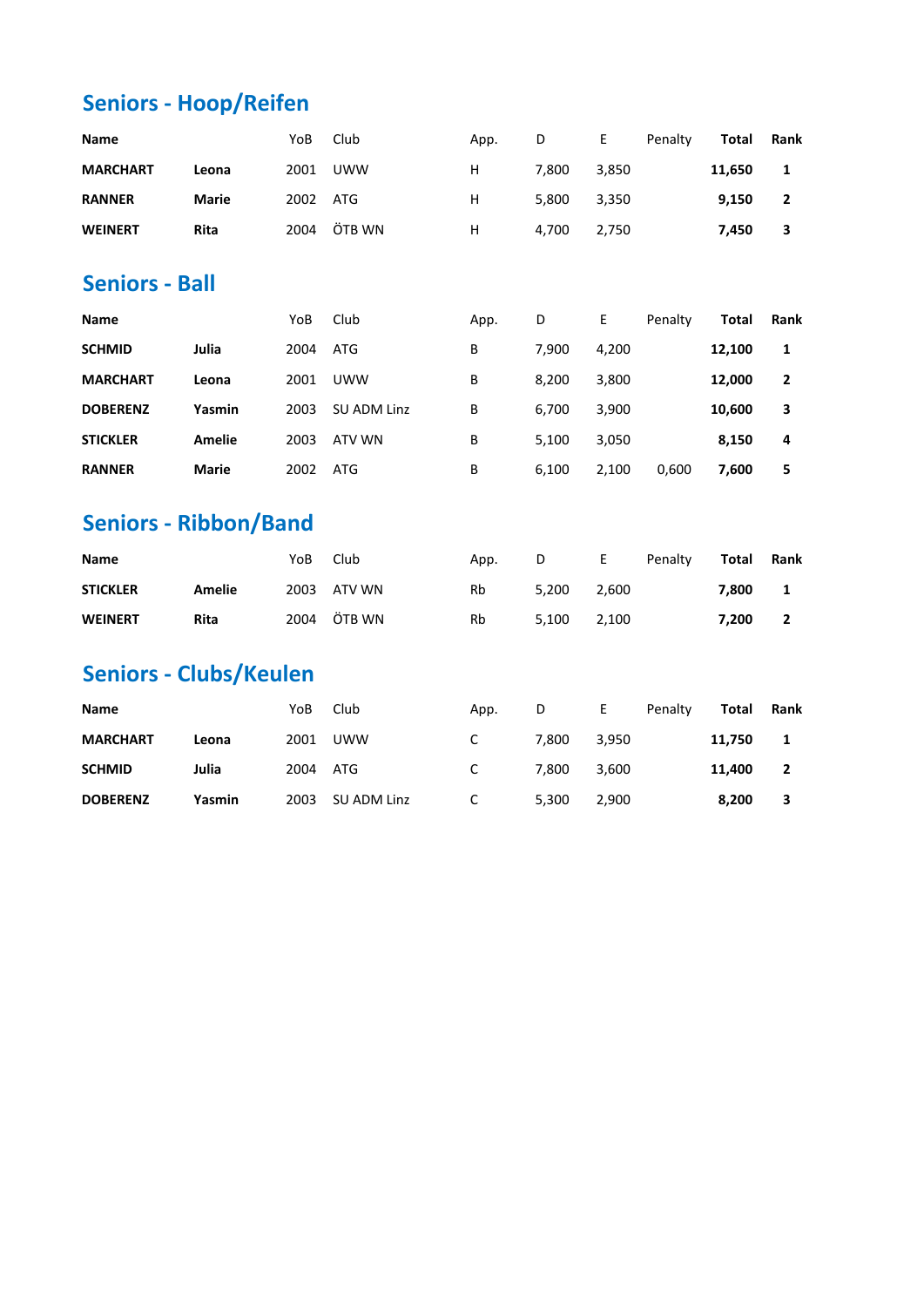| <b>RESULTS: TEAM PUPILS B:</b> (best 4 out of max. 6 exercises)                 | <b>Total</b> | Rank         |
|---------------------------------------------------------------------------------|--------------|--------------|
| <b>TEAM KRSG Rondo Osijek</b>                                                   | 25,850       | 1            |
| Nolla Mukulandra, Nora Mihaljevic, Bruna Cucic, Klara Marcicevic, Lana Knezevic |              |              |
| <b>TEAM TV Mariahilf</b>                                                        | 25,600       | $\mathbf{2}$ |
| Diana Koschat, Safija Debzieva, Ksenia Dvorniak                                 |              |              |
| <b>TEAM Wiener Neustadt 1</b>                                                   | 25,400       | 3            |
| Franziska Beisteiner, Theodora Savic, Enerel Enkzhol                            |              |              |
| <b>TEAM Wiener Neustadt 2</b>                                                   | 23,800       | 4            |
| Magdalena Radonjic, Barbara Biro, Ayse Demirbilek                               |              |              |
| <b>TEAM FAC Gitty City</b>                                                      | 22,400       | 5            |
| Lina Zimmel, Suki Hammer, Evelina Fetscher, Sonja Szegszardi, Franziska Widy    |              |              |
| <b>TEAM SU ADM Linz</b>                                                         | 19,350       | 6            |
| Caroline Lettner, Mira Köhler                                                   |              |              |
| <b>TEAM ATUS Korneuburg</b>                                                     | 18,400       | 7            |
| Ina Neumann, Louisa Hohenberger, Kalina Soldat                                  |              |              |
| <b>TEAM Wiener Neustadt 3</b>                                                   | 17,950       | 8            |
| Jennifer Pavlov, Emily Pernsteiner, Bleriana Hajdari                            |              |              |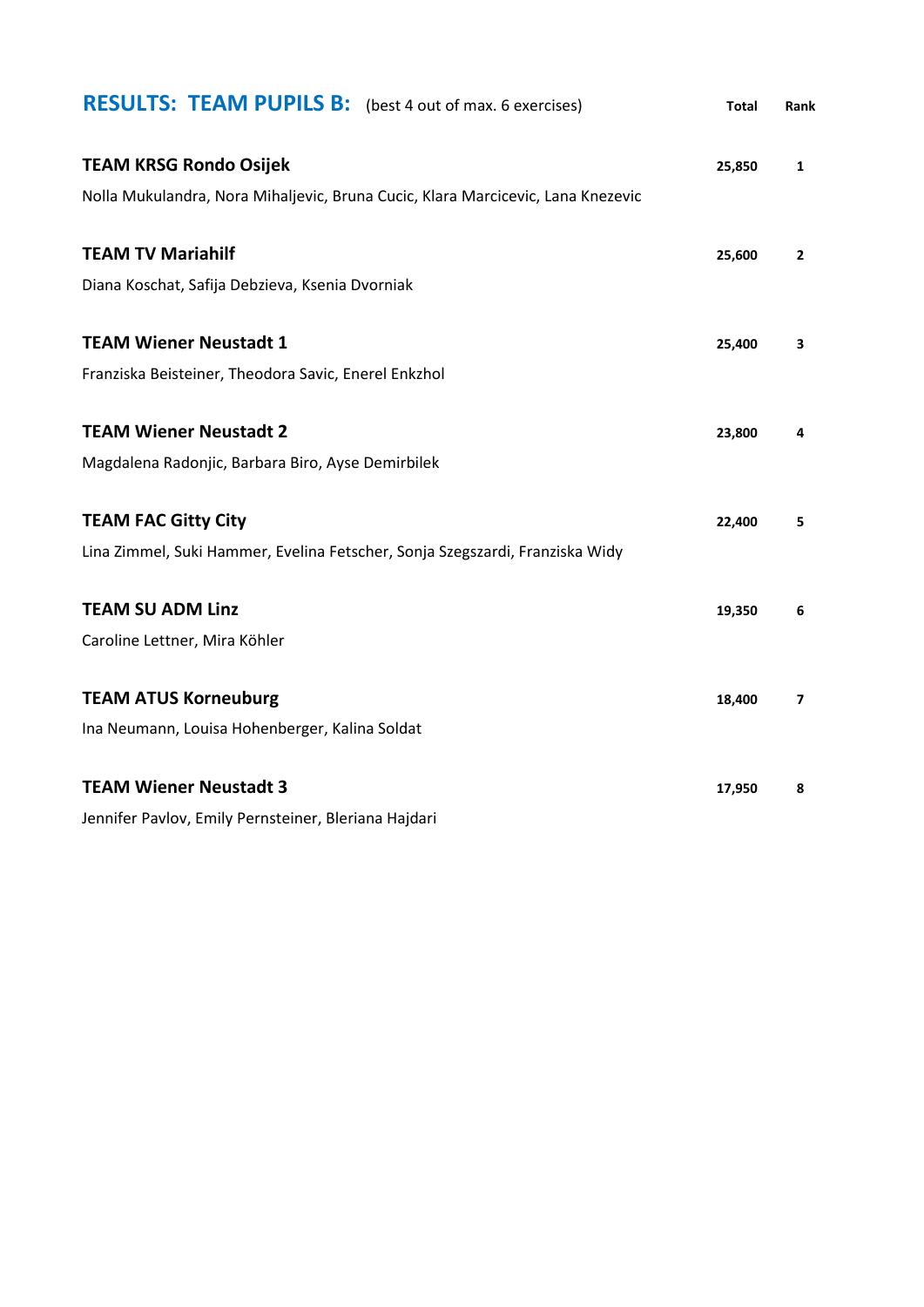### **RESULTS: TEAM PUPILS A (best 4 out of max. 6 exercises)**

| <b>TEAM ATG</b>                                            | 33,300 | 1            |
|------------------------------------------------------------|--------|--------------|
| Emily Vassilev, Sophia Sagoronij, Hannah Harlander         |        |              |
|                                                            |        |              |
| <b>TEAM KRSG Rondo Osijek</b>                              | 31,200 | $\mathbf{2}$ |
| Petra Crljenic, Iva Lisnic, Petra Brstilo, Petra Mijatovic |        |              |
|                                                            |        |              |
| <b>TEAM FAC Gitti City</b>                                 | 29,050 | 3            |
| Julia Millmann, Anna Scheidl, Lea Zöhrer                   |        |              |
|                                                            |        |              |
| <b>TEAM Wiener Neustadt 1</b>                              | 26,650 | 4            |
| Filipa Kostadinova, Samantha Oswald                        |        |              |
|                                                            |        |              |
| <b>TEAM ATUS Korneuburg</b>                                | 25,050 | 5            |
| Lara Gözsy, Tamara Lazovic, Stella Hagen                   |        |              |
|                                                            |        |              |
| <b>TEAM Wiener Neustadt 2</b>                              | 23,400 | 6            |
| Flora Kuti, Jana Cvijetinovic                              |        |              |